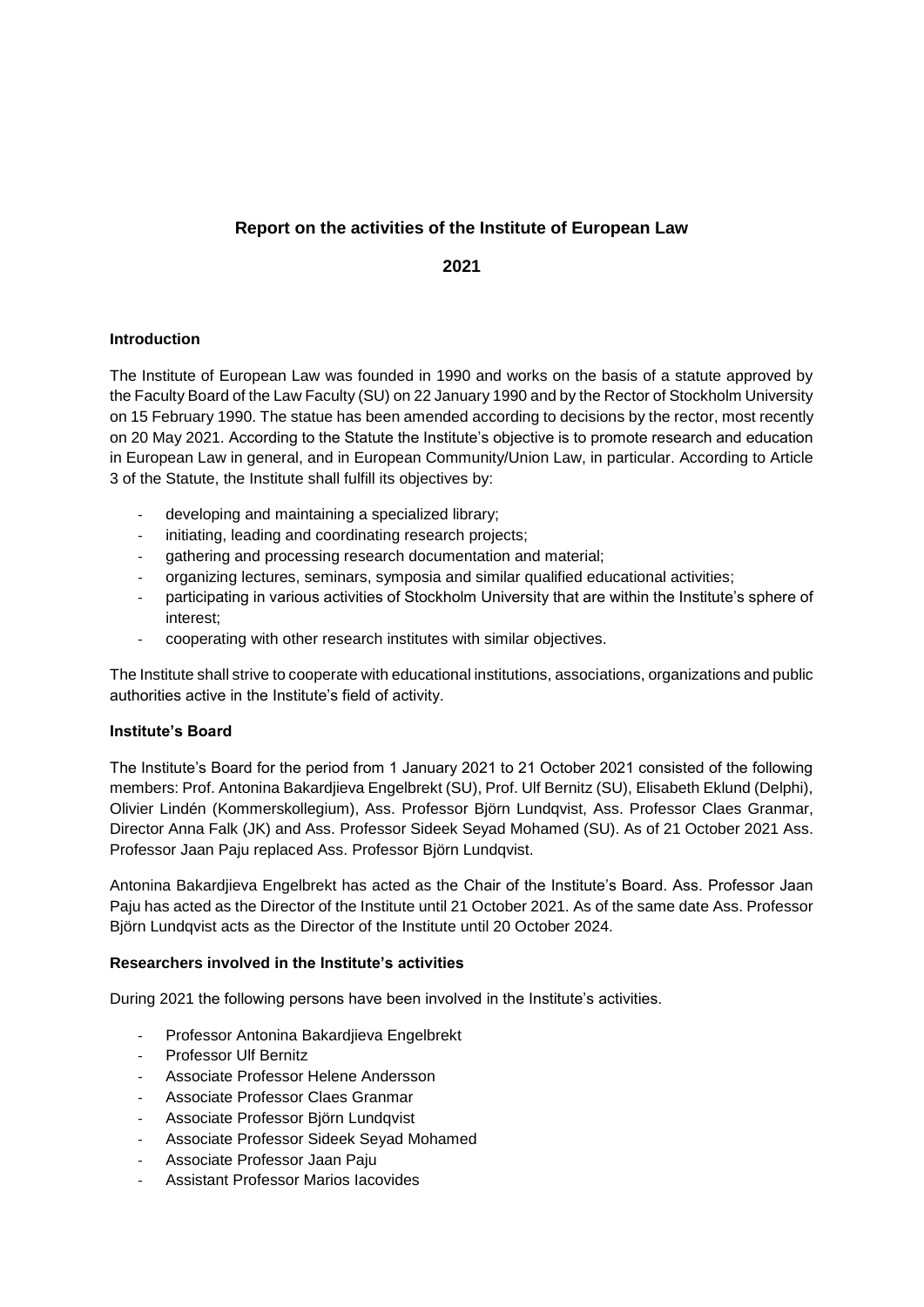- Doctoral Candidate Gloria Golmohammadi
- Doctoral Candidate Niousha Nademi.
- Doctoral Candidate, advokat Pernilla Norman.
- Doctoral Candidate Markus Skarpsvärd
- Doctoral Candidate Arvin Tavari.

### **External funding**

The researchers at the Institute have been working with various research project supported by internal funding and external research grants. The following projects have been funded externally during 2021:

Björn Lundqvist together with Prof. Sten Nyberg (SU NEK), Prof. Richard Friberg (HHS NEK) and Prof. Robin Teigland (Chalmers Strategy) received funding of SEK 1,000,000 from the Jan Wallander and Tom Hedelius Foundation for the project Digitization and competition.

### **Doctoral projects**

The following doctoral projects are pursued by co-workers of the Institute during 2020:

- Gloria Golmohammadi, "Participation in EU law-making through consultation: achieving coherence" (Supervisor: Antonina Bakardjieva Engelbrekt, co-supervisor Mauro Zamboni); on parental leave. A final seminar was held in November 2021.
- Niousha Nademi, "Relevant Market and Market Power when Companies Compete through Innovation. Competition in the New Economy", project funded by the Swedish Competition Agency (Supervisor: Björn Lundqvist). A final seminar was held in June 2021.
- Pernilla Norman, "Nationella IT-ramavtal ur upphandlingsrättsligt, konkurrensrättsligt och dataskyddsperspektiv" (Supervisor: Ulf Bernitz/Jaan Paju).
- Markus Skarpsvärd, "The Costs of Legal Certainty: A Forensic Analysis of Exclusionary Abuse of Dominance" (Supervisor: Lars Henriksson, Stockholm School of Economics).
- Arvin Tayari, "Personal Autonomy in the Age of Big Data" (supervisor: Björn Lundqvist; cosupervisors Prof. Giorgio Monti, Tillburg University and Ass. Prof. Stanley Greenstein). A midthesis seminar was held in November 2021.
- Senem Eken Uyad: "Free movement of Capital to and from Third Countries" (Supervisor: Sideek Seyad Mohamed). Senem is working as Adjunct Lecturer at Örebro University.

### **Educational activities**

The one-year **master program in European Economic Law** continues to attract a stable number of international applications, which allows forming each year a group of 25-40 well-qualified students from different countries and diverse background. The structure of the program is by now settled with a Fall Term comprising an introductory course on EU Economic Law from a Constitutional Perspective (15 ECTS), followed by a choice between three elective courses (EU Competition Law, EU Banking and Financial Law and Internal Market Law and its Social and Digital Dimension, 15 ECTS each). In the Spring Term, students take the course EU Legal Methods in Research and Practice (15 ECTS) and the program ends with a Master Thesis in EU Economic Law (15 ECTS). In the academic year 2020/2021 28 students graduated from the LLM program. Program directors were Bjorn Lundqvist and Jaan Paju. In the academic year 2021/2022, the program has mainly been in class. Program directors are Antonina Bakardjieva Engelbrekt and Jaan Paju.

Both the two previous and the current 2021/2022 programs were affected by the Covid19-pandemic. Concerning last year's program, the traditional April Brussels trip and several other activities had to be cancelled. Supervision and examination of master theses was shifted to an online format. The same applied for the graduation ceremony. Nevertheless, the program received overall positive evaluations from the students. As to this year's program, all teaching, so far, is conducted on campus.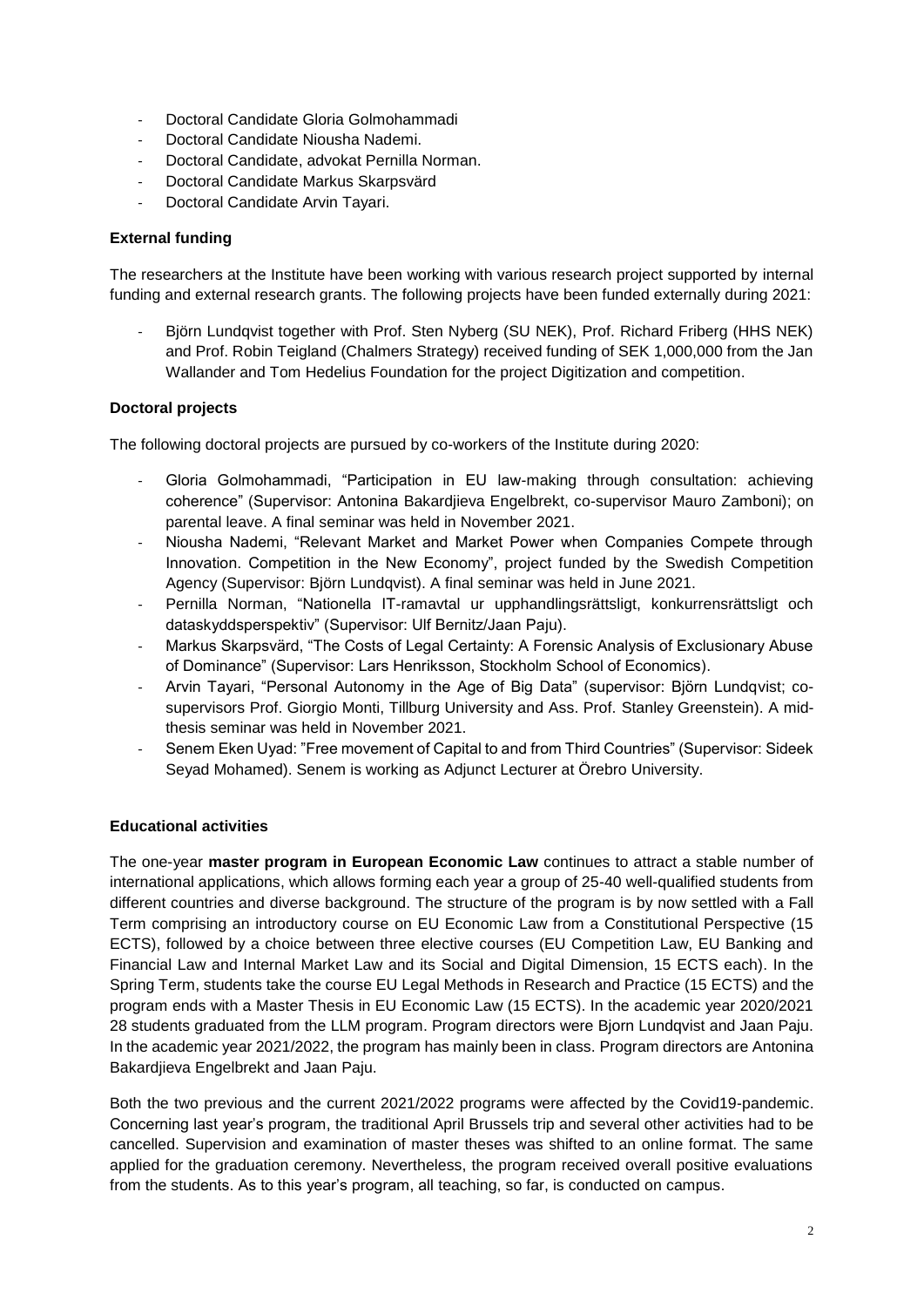Several **elective courses** in EU law are currently offered to students from the Swedish law program and Erasmus students. The elective courses of the master program are also offered as elective courses to Swedish students, trying to create synergies and cost-efficient solutions. The list of courses is the following:

Spring Term A period

- EU Internal Market Law (Course Director: Claes Granmar, 15 ECTS)

Spring Term B period

- EU External Trade Relations Law (Course Director: Claes Granmar, 15 ECTS)
- Praktisk europaprocess (Course Director: Claes Granmar, 15 ECTS)

Fall Term B period:

- EU Competition Law (Course Director: Björn Lundqvist, 15 ECTS)
- EU Banking and Financial Law (Course Director: Sideek Seyad Mohammed, 15 ECTS)
- The Internal Market and Its Digital and Social Dimension (Course Director: Jaan Paju, 15 ECTS)

Claes is also responsible for the pan-Nordic moot court in human rights which has been connected to the course praktisk europaprocess (Course Director: Claes Granmar, 15 ECTS) during 2021. The pan-Nordic moot court in human rights is administrated from Stockholm University.

The **undergraduate course in EU law** (7.5 ECTS) is given as before during the first term of the law education. Course Director during the Spring Term of 2021 has been Björn Lundqvist and during the Fall Term of 2021 - Antonina Bakardjieva Engelbrekt. Both the Spring Term and the Autumn Term course were held online due to the Covid19 pandemic. Lectures and seminars were given on Zoom. Examination was also carried out in a digital form.

### **Seminars and other events**

During 2021 the Institute has received financial support from the Cassel foundation for a seminar series in EU law, of which we spent SEK 18,000. The remaining fund of SEK 42,000 will be at the Institute's disposal for the seminar series of 2022. A total of 14 seminars were held throughout the 2021 on a variety of topics from human rights, Brexit, enforcement networks and competition law. The seminars were all given online via Zoom. The seminars have been generally well-attended. A list of the seminars is attached.

### **Library**

### Books:

According to the Law Department's policy all specialized libraries receive an annual sum of 40.000,00 SEK for books and library maintenance. In the period 2021 more than 30 titles were purchased.

### Digital catalogue:

The Library has a digital catalogue where search in the library books can be carried out. A thorough update of the catalogue was carried out during the summer 2021. The catalogue boasts with some 1000 titles.

### **The Institute's webpage**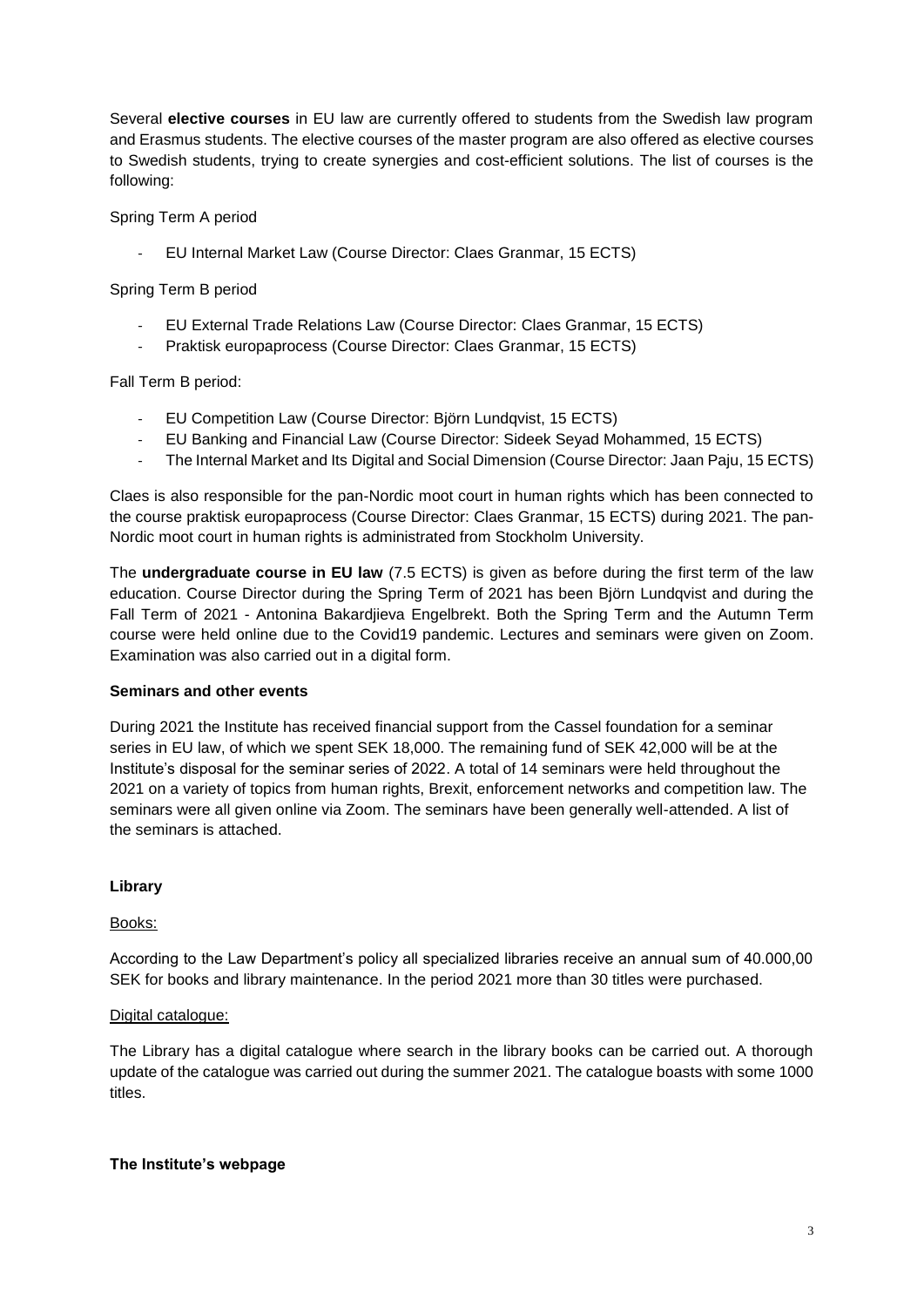The Institute's webpage can be found on: [www.institutetforeuropeiskratt.se](http://www.institutetforeuropeiskratt.se/)

Stockholm, 17 January 2022

Antonina Bakardjieva Engelbrekt Biotania Bakardjieva Engelbrekt Björn Lundqvist

Institute Chair of the Board **Institute Director**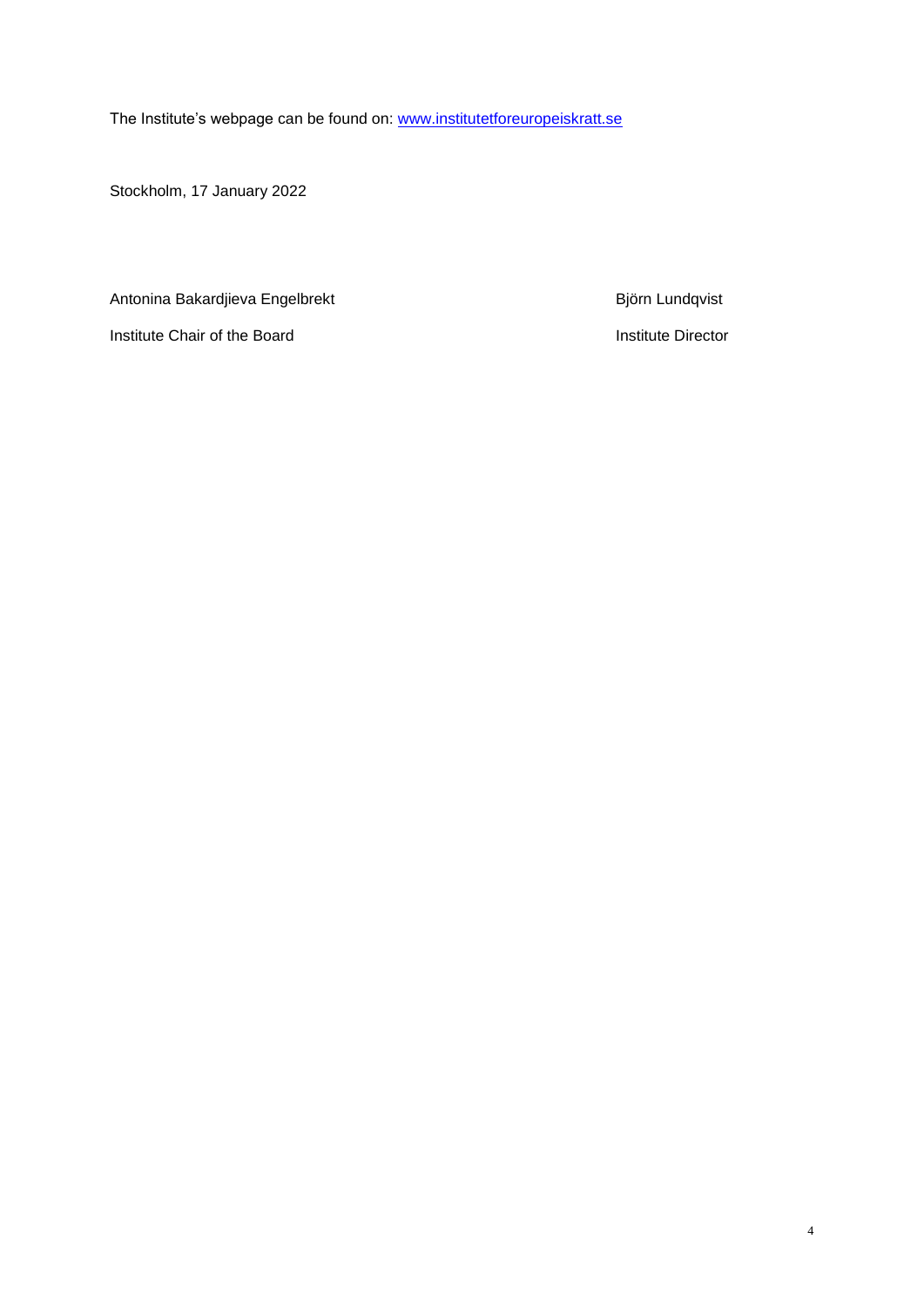# **Seminar series 2021**

### **Redesigning Extradition for Brexit**

den 15 december 2021, kl. 12:00

Dr Noreen O'Meara's paper discusses the redesign of the UK-EU extradition framework for extradition/surrender, considering its strengths and shortcomings, and initial judicial testing in the courts. This analysis is contextualised by the UK-Ireland extradition relationship, which faced the greatest impact under the new surrender regime.

Dr Noreen O'Meara is a Senior Lecturer in Human Rights and European Law at the University of Surrey, UK, and co-director of the Surrey Centre of International and Environmental Law (SCIEL). Her research cross-cuts aspects of Human Rights law and EU law, with current projects focusing on aspects of procedural rights and environmental law. Noreen is a visiting academic at Stockholm University, contributing to teaching on the Masters in European Economic Law programme at the Faculty of Law.

## **The Digital Markets Act: State of play and implications for competition law enforcement from a European and national perspective**

den 10 december 2021, kl. 12:00

The proposed Digital Markets Act (DMA) and its implications for competition law enforcement from a European and national perspective.

Michael König, Adviser on Platform Regulation and the Digital Markets Act at the European Commission, DG for Communications Networks, Content and Technology, Alvaro Garcia-Delgado Garcia, DG Competition, Official on Antitrust Case Support and Policy, and Marita Ljunggren, Second secretary, Single Market, Permanent Representation of Sweden to the EU, discuss the Digital Markets Act (DMA) and its implications for competition law enforcement from a European and national perspective.

### **Closure of Borders in the Three Nordic EU Member States during the COVID-19 Pandemic**

den 29 november 2021, kl. 12:00

Professor Ulla Neergaard, Copenhagen University, Associate professor Jaan Paju, Stockholm University and Professor Juha Raitio, Helsinki University discusses in this seminar the Nordic closure of borders during the pandemic out of a free movement of persons perspective.

Professor Ulla Neergaard, Copenhagen University, Associate professor Jaan Paju, Stockholm University and Professor Juha Raitio, Helsinki University discusses in this seminar the Nordic closure of borders during the pandemic out of a free movement of persons perspective. The seminar is based on their long read in EU Law Live, No 59, May 2021, Broken Wings: Closure of Borders in the Three Nordic EU Member States during the COVID-19 Pandemic.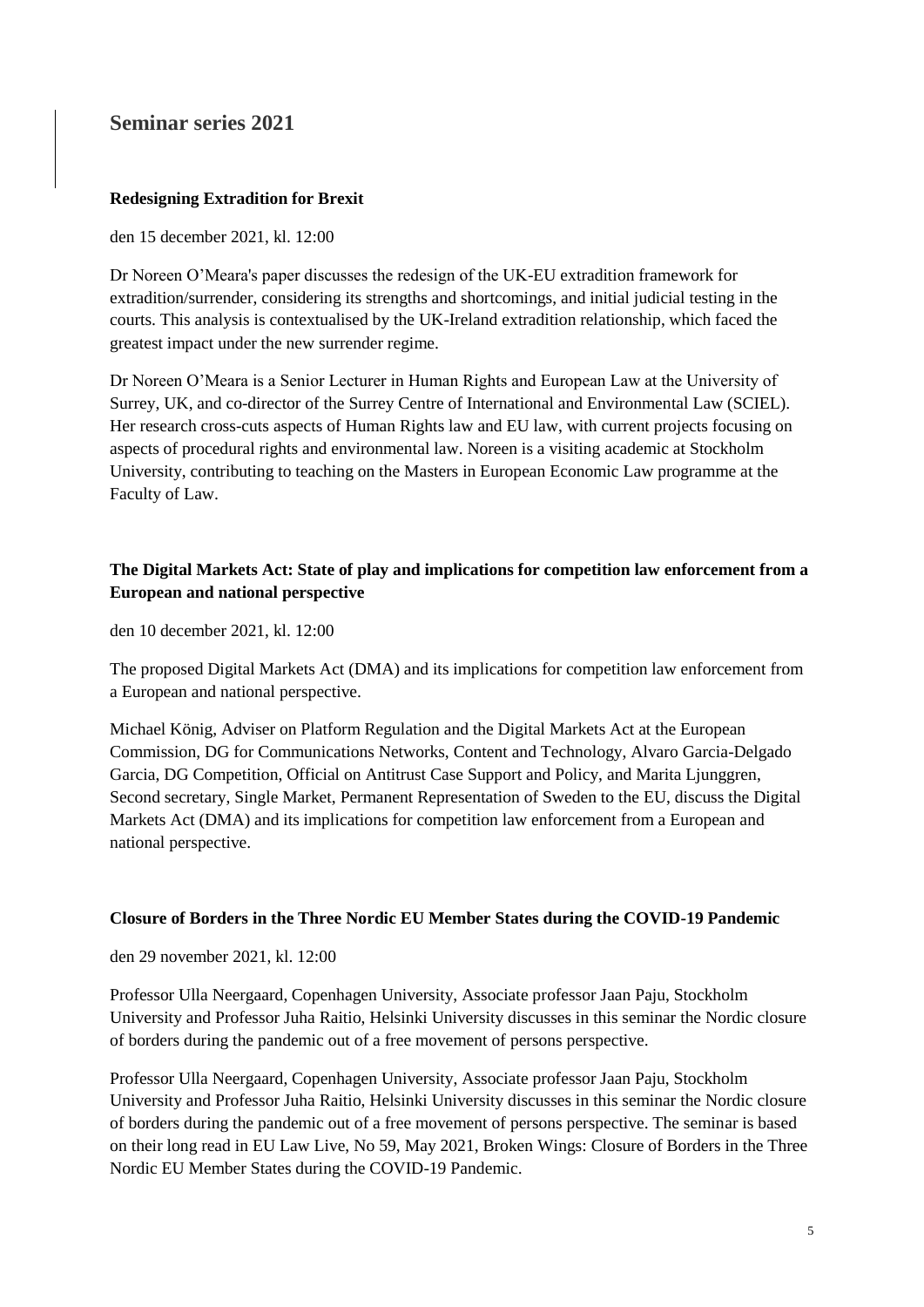### **The Legal Principle of Participatory Democracy: Implications for EU Law-making Consultation**

den 16 november 2021, kl. 13:00

At this final doctoral seminar PhD Candidate Gloria Golmohammadi will present the draft of her doctoral thesis.

## **Personal Autonomy in the Age of Big Data. Covert Influence and Consent in the EU Legal Context**

den 10 november 2021, kl. 14:00

Mid-thesis period seminar in EU-Law with doctoral candidate Arvin Tayari

### **The Law of Political Economy in Europe: A New Approach to Law**

den 8 oktober 2021, kl. 12:00

Seminar in EU-Law with Professor of Governance and Sociology of Law at the Copenhagen Business School Poul Fritz Kjær. Please register by 6 October 2021. Zoom link the link will be sent out to registered participants on 7 October 2021.

This seminar presents Law and Political Economy (LPE) as a new and still evolving analytical approach. LPE serves as an alternative to both Ordoliberal and Law & Economics approaches to law combining legal insights with a broad set of inputs from anthropology, history, sociology, political economy as well as economics. The talk will situate LPE in the broader legal landscape and in relation to dominating paradigms of law with a special focus on EU law. The talk will be based on but also go beyond Poul F. Kjaer (ed.): 'The Law of Political Economy: Transformation in the Function of Law (Cambridge: Cambridge University Press, 2020)'. It is advisable to read the introduction chapter prior to the seminar. Discussant: Professor Mauro Zamboni (Stockholm University)

### **FRA-domen**

Den 23 juni kl 13.00.

Svenska Paneuropaföreningen tillsammans med Institutet för Europeisk rätt vid Stockholms Universitet

Den 25 maj 2021 fällde Europadomstolen Sverige i målet Centrum för rättvisa v. Sweden: Den svenska FRA-lagen, som reglerar statens hemliga "massövervakning", innehåller enligt Europadomstolen inte ett tillräckligt skydd mot godtycklighet och missbruk. Lagen står därför i strid med Europakonventionens krav på skydd för den personliga integriteten.

Fredrik Bergman och Alexander Ottosson från Centrum för rättvisa redogör för Europadomstolens dom och dess betydelse för skyddet för den personliga integriteten och rättsstaten i den digitala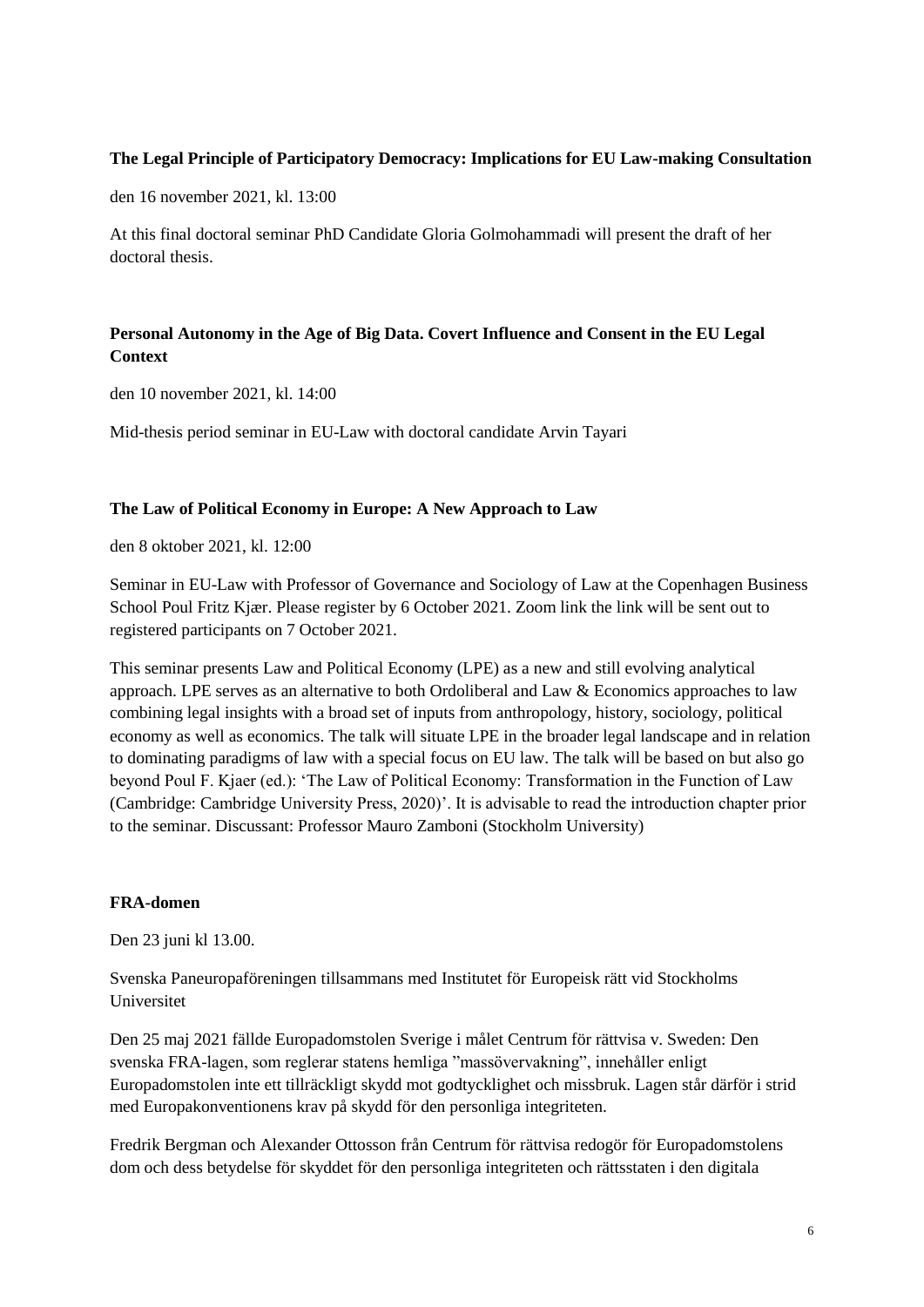tidsåldern. Fredrik och Alexander kommer att redogöra för FRA-lagen, den stora debatt som var kring den när den antogs år 2008, varför Centrum för rättvisa valde att lämna in ett klagomål till Europadomstolen samt vad domen innebär för Sverige och för signalspaning i Europa.

### **Market Definition in Digital Markets**

den 17 juni 2021, kl. 10:00

At this final doctoral seminar doctoral candidate Niousha Nademi presents the draft of his doctoral thesis "Market Definition in Digital Markets".

### **A new legal and supervisory approach to combat money laundering and terrorist financing within the European Union**

den 10 juni 2021, kl. 12:00

In recent times there had been a series of money laundering scandals implicating some of the largest and reputed banks across the European Union, including Sweden.

The widespread and colossal sums of dirty money laundered in the EU banking market have once again raised the question of the adequacy of the EU legal and supervisory framework to combat financial crimes. The issues to be discussed is whether the EU should shift its traditional approach to combat money laundering based on minimum harmonization and home country control system. It will be argued that the EU should adopt a new legal approach combined with a more centralized command structure to effectively combat money laundering and terrorist financing.

Sideek Seyad is a Senior Lecturer at Stockholm University. His main research interests are in the field of EU Financial Law ranging from financial supervision, consumer protection to taxation of financial services and financial crimes.

### **EU Competition Law and Collective Bargaining for Self-Employed in the Gig Economy**

den 21 maj 2021, kl. 12:00

The current EU Commission has promised to improve the working conditions of gig workers, which are regularly self-employed, without EU competition law standing in the way. DG Comp followed up on this promise and launched an initiative in January 2021 to explore a variety of policies to avoid EU competition law denying self-employed access to concluding collective agreements.

Maria José Schmidt-Kessen is assistant professor in EU Commercial Law at Copenhagen Business School (CBS Law). Previously, she worked as postdoctoral researcher and teaching assistant at Queen Mary University London. She received her PhD from the European University Institute in Florence with a dissertation on the interaction of IP law and competition law in the EU legal system in 2018. Her main research areas are competition law, IP law and the regulation of new technologies.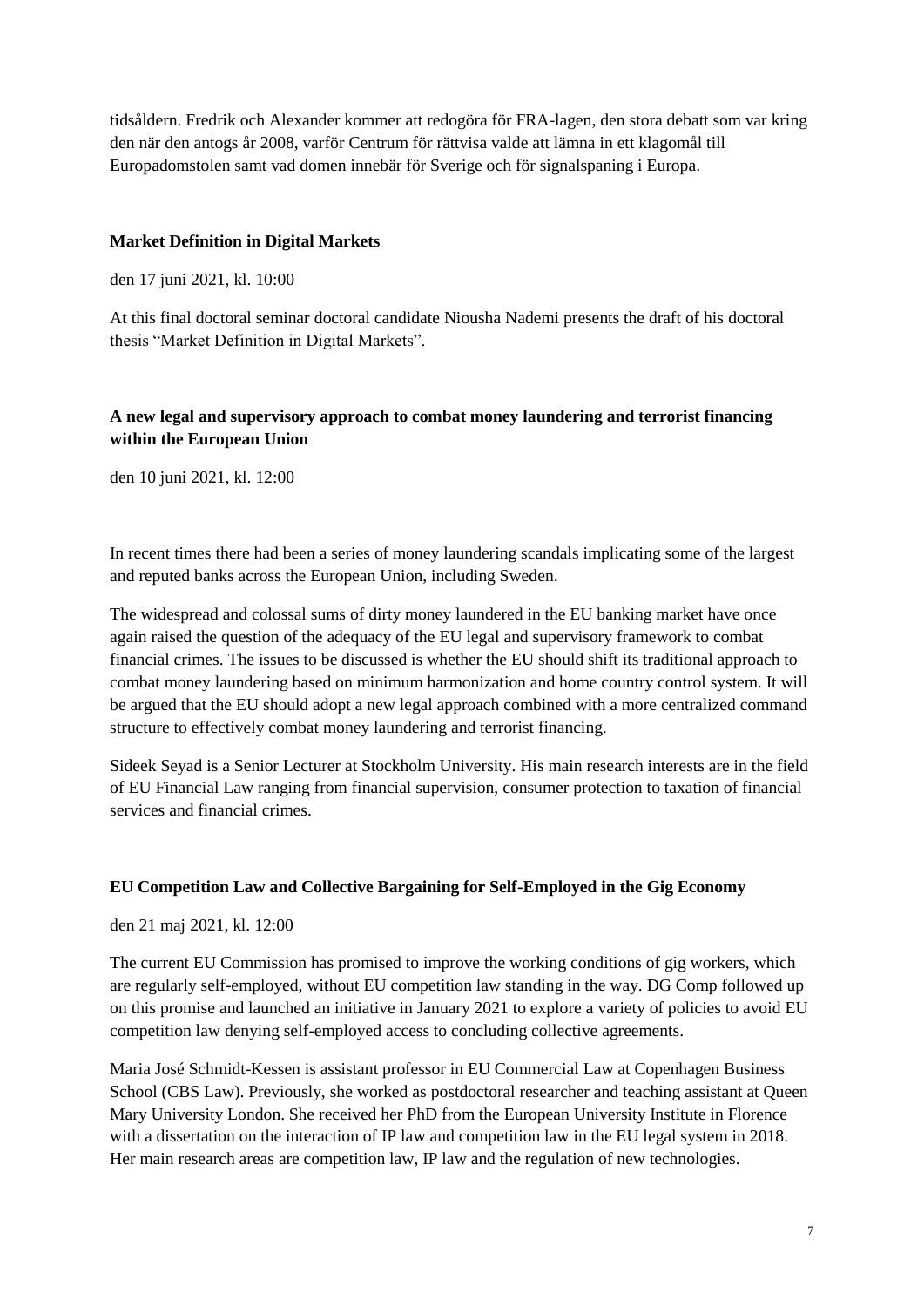Christian Bergqvist is an associate professor in competition law at the University of Copenhagen, with a particular interest in the application of competition law to deregulated and network-tied sectors (telecom, energy, post and transport) and abuse of dominance in general and within these sectors. Christian Bergqvist has extensive experience in competition law as an academician and practitioner. Before becoming a full-time academician Christian Bergqvist served as a lawyer at Tier 1-law firms, representing clients before the judicial and administrative bodies, on competition law matters.

### **The Fundamental Rights of Companies**

den 21 april 2021, kl. 12:00

Several times a month, the CJEU delivers judgments on the fundamental rights of companies. The cases concern a wide range of rights including property, the right to conduct a business, freedom of expression, privacy and the right to a fair trial. Up to now, no comprehensive evaluation of this case law has been carried out.

Until 2014, Peter Oliver was a Legal Advisor in the European Commission, and was also briefly a référendaire to AG Gordon Slynn and a Visiting Fellow at Yale University. In his last few years in the Commission, he worked on chemicals legislation and the Aarhus Convention. He is a Visiting Professor at the Université Libre de Bruxelles and the author of over 80 publications on EU law, including Free Movement of Goods in the European Union (5th ed., Hart Publishing, 2010). His forthcoming book is entitled The Fundamental Rights of Companies – European and US Law Compared (Hart Publishing).

Discussant: Associate Professor Eduardo Gill-Pedro, Lund University. Eduardo is currently conducting the research project "The Company as a European Supercitizen? The protection of the human rights of corporate persons in European law."

### **The Internal Market in the Time of Covid-19**

den 19 mars 2021, kl. 12:00

Olivier Linden and Sybe de Vries discusses the future challenges for the Internal Market in the light of the current Coronacrisis.

Olivier Linden is a senior legal adviser at the Swedish National Board of Trade.

Sybe de Vries is full professor of EU Single Market Law and Fundamental rights and since 2012 the Jean Monnet Chair. His research and his education focuses on EU Single market law and the interconnection between EU free movement law and fundamental rights. Sybe de Vries is a honorary judge at the District Court of Rotterdam. He is also a board member of the Netherlands Association for